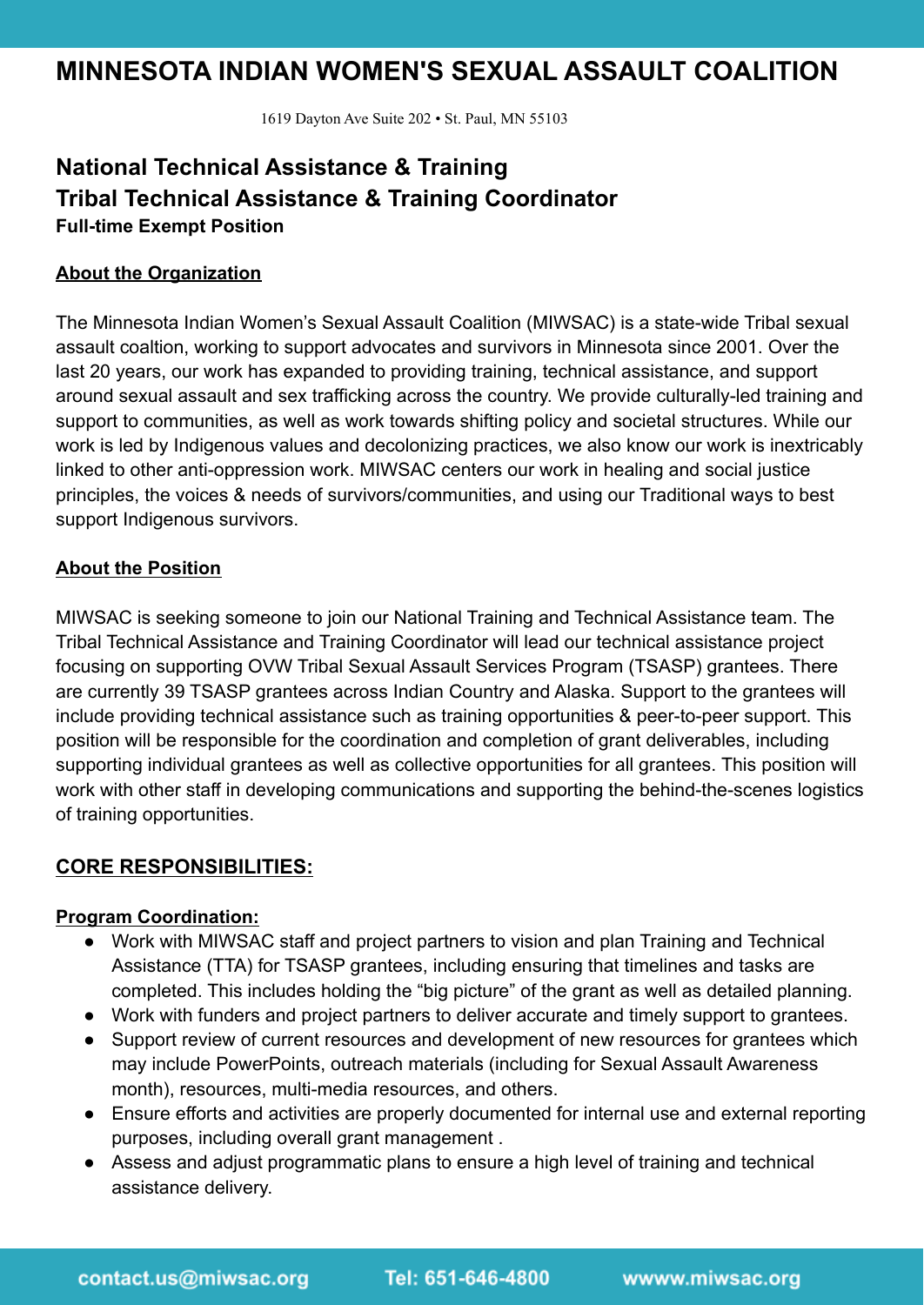## **Training & Technical Assistance (TTA):**

- In collaboration with MIWSAC's National TTA Team, this position leads the coordination and delivery of TTA opportunities for TSASP grantees. This includes delivery of MIWSAC's 40-Hour Sexual Assault Advocacy training as well as grantee institutes.
- Coordinate and conduct virtual trainings and/or TA to support the unique advocacy needs around sexual violence in Tribal communities.
- Plan, develop, and implement monthly Connect & Reflect calls with grantees.
- Identify and coordinate in-person site visits and trainings, based on grantee needs.
- Work as part of MIWSAC's National Training and Technical Assistance team, to coordinate efforts of TTA on sexual violence and sex trafficking.

Other duties as needed, which may include internal projects, work with outside partners, supporting the Minnesota work with membership, and additional things as they arise.

## **Ideal Qualifications**

- 3 or more years providing training and/or technical assistance on sexual violence.
- Experience providing survivor-centered advocacy.
- Experience working with American Indian/Alaska Native people and communities.
- Experience with grant management and knowledge of federal grant requirements.
- Prior experience creating resources and training materials, including a knowledge of accessibility needs and adult learning principles.
- Program coordination experience, including developing timelines and navigating multiple deliverables.
- Time and project management skills; ability to pivot to meet current events and organizational needs.
- Strong written and verbal communication skills.
- Proficiency in both Google Suite and Microsoft Office applications.
- Ability to organize and prioritize work and meet deadlines in a fast-paced environment.
- Collaborative skills with the ability to exercise independent judgment.
- Steadfast commitment to collective liberation and ability to speak and unite those behind MIWSAC mission and vision.

*\*Please apply even if you feel you do not meet ALL of the qualifications. We will be holistically looking at all candidates even if some qualifications are not met. MIWSAC strives for equitable hiring and we know that many women and BIPOC people historically don't apply to jobs if they are missing qualifications.*

## **Other Information**:

This position will report to the Operations Director. This position can be based remotely (in Minnesota or nationally) or at our office in St. Paul.

Salary range: starting salary will be between \$55-60,000 based on qualifications, experience, and other factors. MIWSAC offers a full package of benefits including health & dental insurance, matching retirement, investment in personal development, and an expansive time off policy.

## **To Apply**

Please email a resume & cover letter to *jscoggin@miwsac.org*. We are seeking to fill this position as soon as possible, and are accepting applications until the position is filled. Priority will be given to applications received by June 10, 2022.

Tel: 651-646-4800